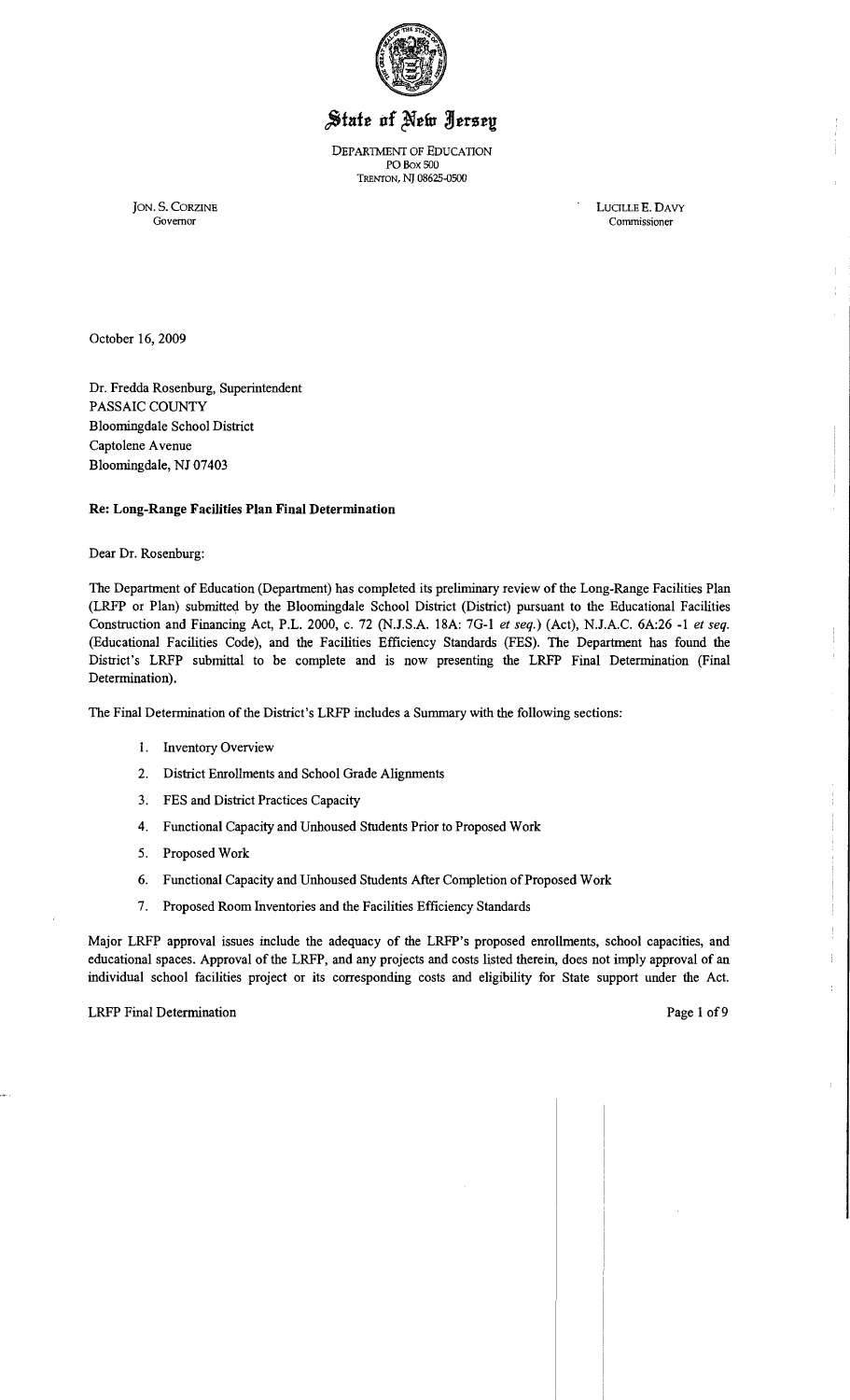Similarly, approval of the LRFP does not imply approval of portions of the Plan that are inconsistent with the Department's FES and proposed building demolition or replacement. Determination of preliminary eligible costs and final eligible costs will be made at the time of the approval of a particular school facilities project pursuant to N.J.S.A. 18A:7G-5. The District must submit a feasibility study as part of the school facilities project approval process, pursuant to N.J.S.A. 18A:7G-7b, to support proposed building demolition or replacement. The feasibility study should demonstrate that a building might pose a risk to the safety of the occupants after rehabilitation or that rehabilitation is not cost-effective.

Following the approval of the LRFP, the District may submit an amendment to the approved LRFP for Department review. Unless and until an amendment to the LRFP is submitted to and approved by the Commissioner of the Department pursuant to NJ.S.A. 18A:7G-4(c), the approved LRFP shall remain in effect. The District may proceed with the implementation of school facilities projects that are consistent with the approved LRFP whether or not the school facilities project contains square footage that may be ineligible for State support.

We trust that this document will adequately explain the Final Determination and allow the District to move forward with the initiation of projects within its LRFP. Please contact Cathy Bravo, Manager, at the Office of School Facilities at (609) 943-5888 with any questions or concerns that you may have.

Sincerely,

June 40aux

Lucille E. Davy Commissioner

Enclosure

c: John Hart, Chief of Staff

Robert Gilmartin, Passaic County Superintendent of Schools Bernard E. Piaia, Director, School Facilities, Office of the Chief of Staff Susan Kutner, Director, School Facilities, Office of the Chief of Staff Cathy Bravo, Manager, School Facilities, Office of the Chief of Staff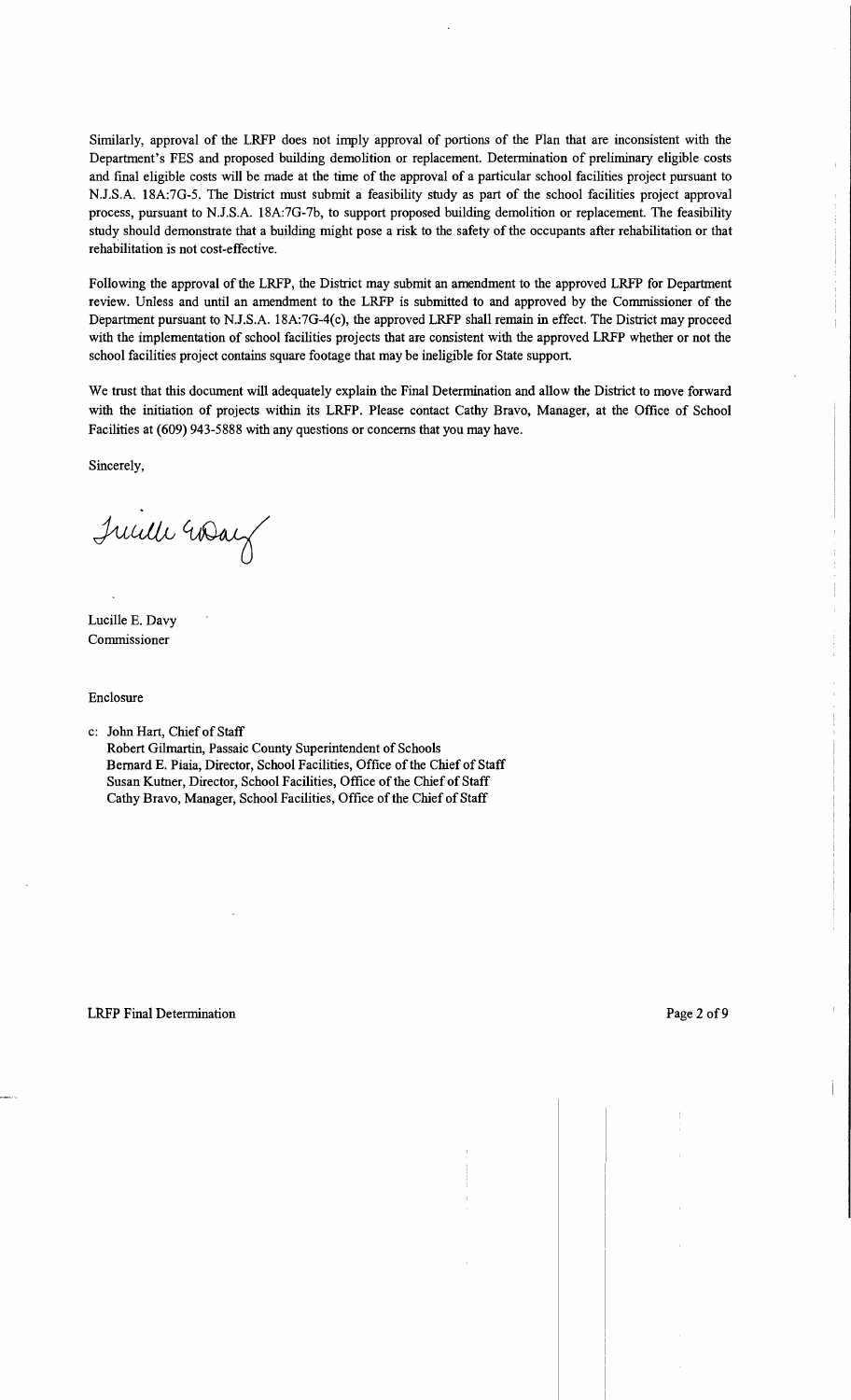#### LONG-RANGE FACILITIES PLAN

# **Final Determination Summary**

#### Bloomingdale School District

The Department of Education (Department) has completed its review of the Long-Range Facilities Plan (LRFP or Plan) submitted by the Bloomingdale School District (District) pursuant to the Educational Facilities Construction and Financing Act, P.L. 2000, *c.*72 (N.J.S.A. 18A:7G-1 *et seq.*) (Act), N.J.A.C. 6A:26-1 et seq. (Educational Facilities Code), and the Facilities Efficiency Standards (FES).

This is the Department's Final Determination Summary (Summary) of the LRFP. The Summary is based on the standards set forth in the Act, the Educational Facilities Code, the FES, District entered data in the LRFP and Project Application and Tracking System (LRFP website), and District supplied supporting documentation. The Summary consists of seven sections. The referenced reports in *italic* text are standard LRFP reports available on the Department's LRFP website.

#### 1. Inventory Overview

The District provides services for students in grades K-8. The predominant existing school grade configuration is K-4 and 5-8. The predominant proposed school grade corifiguration is K-1, 2-4 and 5-8. The District is classified as an "Under 55" district for funding purposes.

The District identified existing and proposed schools, sites, buildings, playgrounds, playfields, and parking lots in its LRFP. The total number of existing and proposed district-owned or leased schools, sites, and buildings are listed in Table 1. A detailed description of each asset can be found in the LRFP website report titled *"Site Asset Inventory Report. "* 

|                                                      | <b>Existing</b> | <b>Proposed</b> |
|------------------------------------------------------|-----------------|-----------------|
| <b>Sites:</b>                                        |                 |                 |
| <b>Total Number of Sites</b>                         |                 |                 |
| Number of Sites with no Buildings                    |                 |                 |
| Number of Sites with no Instructional Buildings      |                 |                 |
| <b>Schools and Buildings:</b>                        |                 |                 |
| <b>Total Number of Schools</b>                       |                 |                 |
| <b>Total Number of Instructional Buildings</b>       |                 | 2               |
| Total Number of Administrative and Utility Buildings |                 |                 |
| <b>Total Number of Athletic Facilities</b>           |                 |                 |
| Total Number of Parking Facilities                   |                 |                 |
| <b>Total Number of Temporary Facilities</b>          |                 |                 |

#### Table 1: Inventory Summary

 $\bar{\rm i}$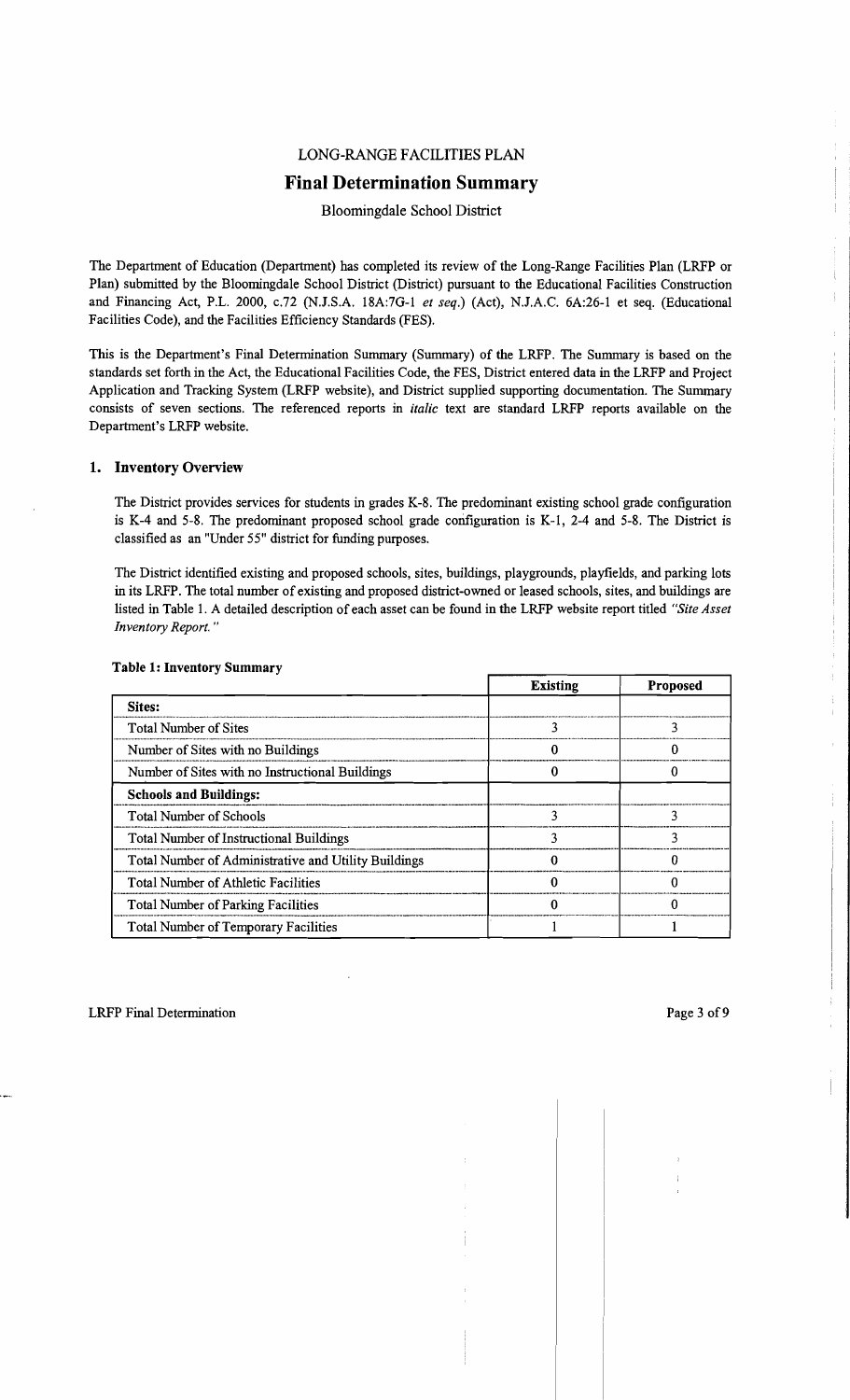As directed by the Department, incomplete school facilities projects that have project approval from the Department are represented as "existing" in the Plan. District schools with incomplete approved projects that include new construction or the reconfiguration of existing program space are as follows: n/a.

Major conclusions are as follows:

- The District is proposing to maintain the existing number of District-owned or leased sites.
- The District is proposing to maintain the existing number of District-owned or operated schools.
- The District is proposing to maintain the existing number of District-owned or leased instructional buildings. The District is proposing to maintain the existing number of District-owned or leased noninstructional buildings.

FINDINGS The Department has determined that the proposed inventory is adequate for review of the District's LRFP. However, the LRFP determination does not imply approval of an individual school facilities project listed within the LRFP. The District must submit individual project applications for project approval. If building demolition or replacement is proposed, the District must submit a feasibility study, pursuant to NJ.S.A. 18A:7G-7b, as part of the application for the specific school facilities project.

# 2. District Enrollments and School Grade Alignments

The District determined the number of students, or "proposed enrollments," to be accommodated in the LRFP on a district-wide basis and in each schooL The District's existing and proposed enrollments and the cohortsurvival projection provided by the Department on the LRFP website are listed in Table 2. Detailed information can be found in the LRFP website report titled *"Enrollment Projection Detail.* " Existing and proposed school enrollments and grade alignments can be found in the report titled *"Enrollment and School Grade Alignment."* 

|  |  |  | <b>Table 2: Enrollment Comparison</b> |
|--|--|--|---------------------------------------|
|--|--|--|---------------------------------------|

|                             | <b>Actual Enrollments</b><br>2004 school year | <b>District Proposed</b><br><b>Enrollments</b> | <b>Department's LRFP</b><br><b>Website Projection</b> |
|-----------------------------|-----------------------------------------------|------------------------------------------------|-------------------------------------------------------|
| Grades K-12:                |                                               |                                                |                                                       |
| Grades K-5, including SCSE  | 408                                           | 421                                            | 421                                                   |
| Grades 6-8, including SCSE  | 253                                           | 265                                            | 265                                                   |
| Grades 9-12, including SCSE |                                               |                                                |                                                       |
| <b>Totals K-12</b>          |                                               |                                                |                                                       |
| Pre-Kindergarten:           |                                               |                                                |                                                       |
| Pre-Kindergarten, Age 3     |                                               |                                                |                                                       |
| Pre-Kindergarten, Age 4     |                                               |                                                |                                                       |
| Pre-Kindergarten, SCSE      |                                               | 9                                              | 9                                                     |

*"SCSE"* = *Self-Contained Special Education* 

Major conclusions are as follows:

The District elected to use the Department's LRFP website projection. Supporting documentation was submitted to the Department as required to justify the proposed enrollments.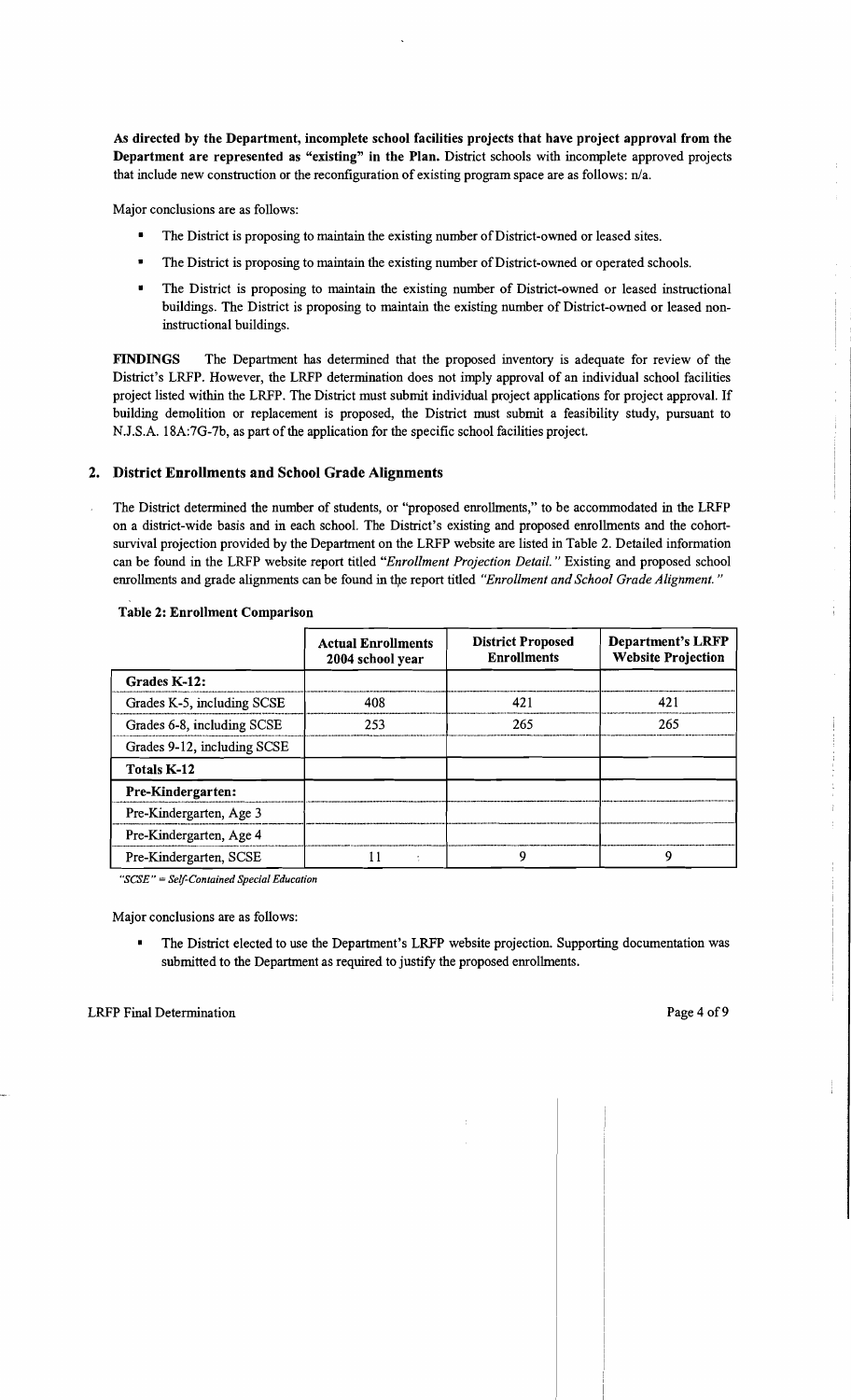- The District is planning for increasing enrollments.
- The District is not an ECPA (Early Childhood Program Aid) District.

FINDINGS The Department has determined that the District's proposed emollments are supportable for review of the District's LRFP. The Department will require a current emollment projection at the time an application for a school facilities project is submitted incorporating the District's most recent Fall Emollment Report in order to verify that the LRFP's planned capacity is appropriate for the updated emollments.

# 3. FES and District Practices Capacity

The proposed room inventories for each school were analyzed to determine whether the LRFP provides adequate capacity for the proposed emollments. Two capacity calculation methods, called *"FES Capacity"* and *"District Practices Capacity,* " were used to assess existing and proposed school capacity in accordance with the FES and District program delivery practices. A third capacity calculation, called *"Functional Capacity, "*  determines Unhoused Students and potential State support for school facilities projects. Functional Capacity is analyzed in Section 5 of this Summary.

- *FES Capacity* only assigns capacity to pre-kindergarten *(if district-owned or operated)*, kindergarten, general, and self-contained special education classrooms. No other room types are considered to be capacity-generating. Class size is based on the FES and is prorated for classrooms that are sized smaller than FES classrooms. FES Capacity is most accurate for elementary schools, or schools with non-departmentalized programs, in which instruction is "homeroom" based. This capacity calculation may also be accurate for middle schools depending upon the program structure. However, this method usually significantly understates available high school capacity since specialized spaces that are typically provided in lieu of general classrooms are not included in the capacity calculations.
- *District Practices Capacity* allows the District to include specialized room types in the capacity calculations and adjust class size to reflect actual practices. This calculation is used to review capacity and emollment coordination in middle and high schools.

A capacity utilization factor in accordance with the FES is included in both capacity calculations. A 90% capacity utilization rate is applied to classrooms serving grades K-8. An 85% capacity utilization rate is applied to classrooms serving grades 9-12. No capacity utilization factor is applied to preschool classrooms.

Table 3 provides a summary of existing and proposed district-wide capacities. Detailed information can be found in the LRFP website report titled *"FES and District Practices Capacity. "* 

|                                          | <b>Total FES Capacity</b> | <b>Total District Practices Capacity</b> |
|------------------------------------------|---------------------------|------------------------------------------|
| $(A)$ Proposed Enrollments               | 695                       | 695                                      |
| (B) Existing Capacity                    | 627.35                    | 709.40                                   |
| *Existing Capacity Status (B)-(A)        | $-67.65$                  | 14.40                                    |
| $(C)$ Proposed Capacity                  | 658.98                    | 724.70                                   |
| <b>*Proposed Capacity Status (C)-(A)</b> | $-36.02$                  | 29.70                                    |

# Table 3: FES and District Practices Capacity Summary

\* *Positive numbers signify surplus capacity; negative numbers signify inadequate capacity. Negative values for District Practices capacity are acceptable* if*proposed enrollments do not exceed* J*00% capacity utilization.* 

#### LRFP Final Determination **Page 5 of 9**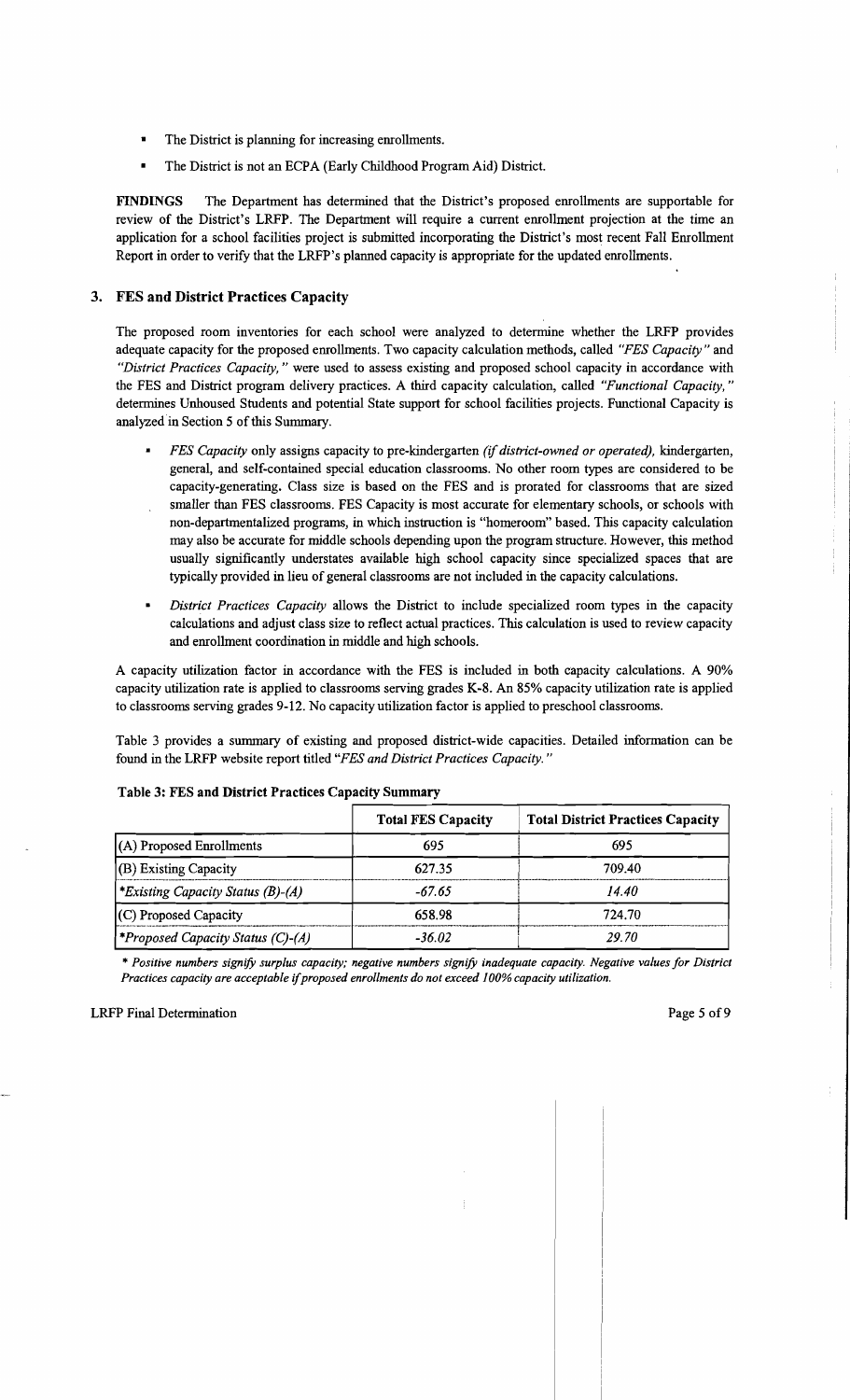Major conclusions are as follows:

- The District has appropriately coordinated proposed school capacities and enrollments in the LRFP.
- Adequate justification has been provided by the District if capacity for a school deviates from the proposed enrollments by more than 5%.

FINDINGS The Department has determined that the proposed District capacity, in accordance with the proposed enrollments, is adequate for review of the District's LRFP. The Department will require a current enrollment projection at the time an application for a school facilities project is submitted, incorporating the District's most recent Fall Enrollment Report, in order to verify that the LRFP's planned capacity meets the District's updated enrollments.

# 4. Functional Capacity and Unhoused Students Prior to Proposed Work

*Functional Capacity* was calculated and compared to the proposed enrollments to provide a preliminary estimate of Unhoused Students and new construction funding eligibility. Functional Capacity is the adjusted gross square footage of a school building *(total gross square feet minus excluded space)* divided by the minimum area allowance per Full-time Equivalent student for the grade level contained therein. Unhoused Students is the number of students projected to be enrolled in the District that exceeds the Functional Capacity of the District's schools pursuant to N.J.A.C.  $6A:26-2.2(c)$ .

*"Excluded Square Feet"* in the LRFP Functional Capacity calculation includes (1) square footage exceeding the FES for any pre-kindergarten, kindergarten, general education, or self-contained special education classroom; (2) grossing factor square footage *(corridors, stairs, mechanical rooms, etc.)* that exceeds the FES allowance, and (3) square feet proposed to be demolished or discontinued from use. Excluded square feet may be revised during the review process for individual school facilities projects.

Table 4 provides a preliminary assessment of Functional Capacity, Unhoused Students, and Estimated Maximum Approved Area for the various grade groups in accordance with the FES. Detailed information concerning the calculation and preliminary excluded square feet can be found in the LRFP website reports titled *"Functional Capacity and Unhoused Students"* and *"Functional Capacity Excluded Square Feet. "* 

|                      |            | B          |                 |                |                          |
|----------------------|------------|------------|-----------------|----------------|--------------------------|
|                      |            | Estimated  |                 | D              | $E = C x D$              |
|                      | A          | Existing   | $C = A-B$       | Area           | <b>Estimated Maximum</b> |
|                      | Proposed   | Functional | Unhoused        | Allowance      | Approved Area for        |
|                      | Enrollment | Capacity   | <b>Students</b> | (gsf/students) | <b>Unhoused Students</b> |
| Elementary $(K-5)^*$ | 421        | 574.66     | $\Omega$        | 125.00         |                          |
| Middle $(6-8)$       | 265        | 303.85     | $\Omega$        | 134.00         |                          |
| High (9-12)          |            |            |                 | 151.00         |                          |
| <b>Totals K-12</b>   | 686        | 878.51     |                 |                |                          |

#### Table 4: Functional Capacity and Unhoused Students Prior to Proposed Work

*\*Pre-kindergarten students are not included in the calculations.*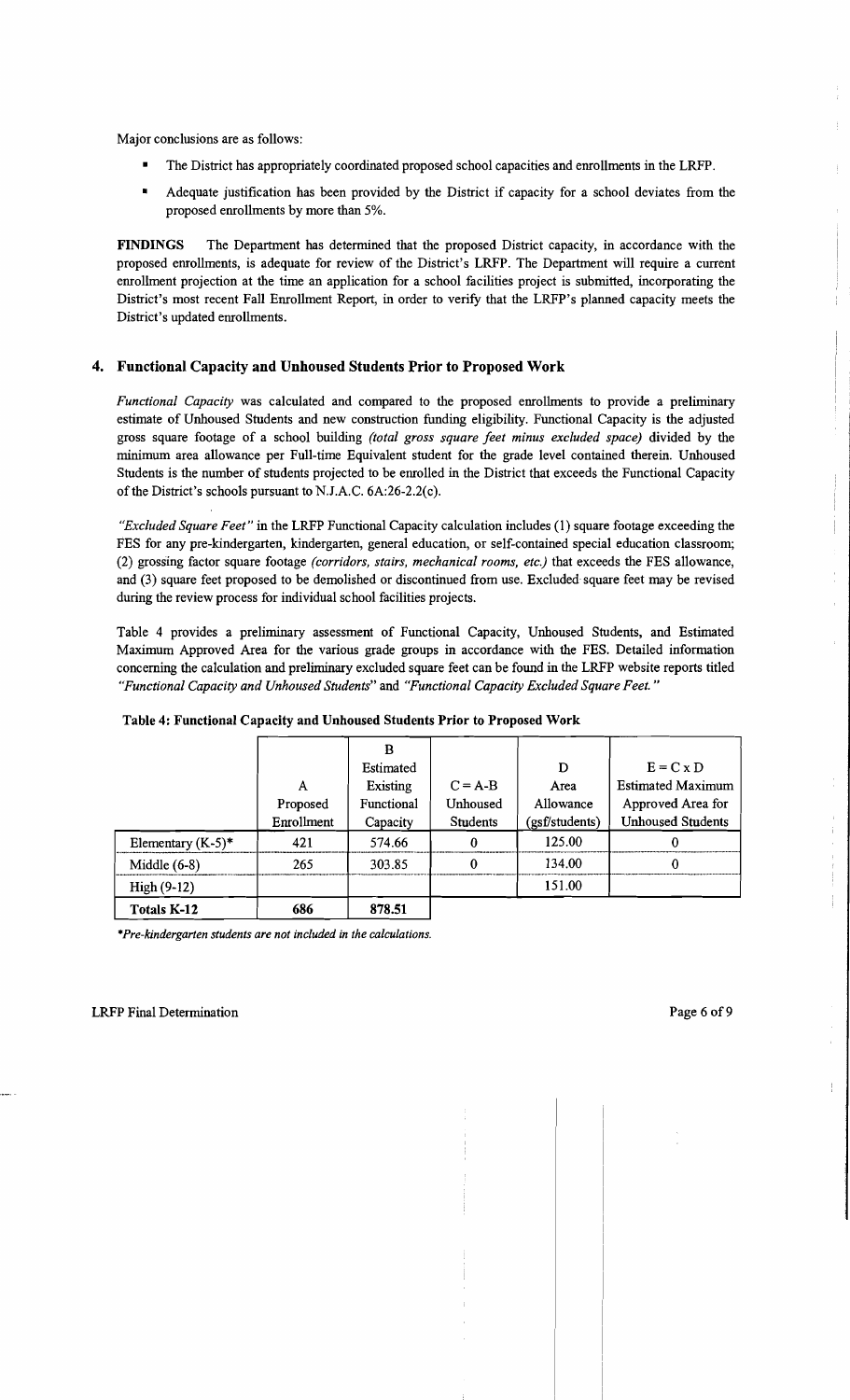Major conclusions are as follows:

- The calculations for "Estimated Existing Functional Capacity" do not include school facilities projects that have been approved by the Department but were not under construction or complete at the time of Plan submission.
- The District, based on the preliminary LRFP assessment, does not have Unhoused Students for the following FES grade groups: Grades K-5, 6-8.
- The District, based on the preliminary LRFP assessment, has Unhoused Students for the following FES grade groups: n/a.
- The District is not an ECPA district. Therefore, pre-kindergarten students are not included in the calculations. Unhoused pre-kindergarten self-contained special education students are eligible for State support. A determination of square footage eligible for State support will be made at the time an application for a specific school facilities project is submitted to the Department for review and approval.
- The District is not proposing to demolish or discontinue the use of existing District-owned instructional space. The Functional Capacity calculation excludes square feet proposed to be demolished or discontinued for the following FES grade groups: n/a.

FINDINGS Functional Capacity and Unhoused Students calculated in the LRFP are preliminary estimates. Justification for square footage in excess of the FES and the determination of additional excluded square feet, Preliminary Eligible Costs (PEC), and Final Eligible Costs (FEC) will be included in the review process for specific school facilities projects. A feasibility study undertaken by the District is required if building demolition or replacement is proposed per N.lA.C. 6A:26-2.3(b)(IO).

# 5. Proposed Work

The District was instructed to review the condition of its facilities and sites and to propose corrective *"system"*  and *"inventory"* actions in its LRFP. *"System"* actions upgrade existing conditions without changing spatial configuration or size. Examples of system actions include new windows, finishes, and mechanical systems. *"Inventory"* actions address space problems by removing, adding, or altering sites, schools, buildings and rooms. Examples of inventory actions include building additions, the reconfiguration of existing walls, or changing room use.

Table 5 summarizes the type of work proposed in the District's LRFP for instructional buildings. Detailed information can be found in the LRFP website reports titled *"Site Asset Inventory," "LRFP Systems Actions Summary,* " *and "LRFP Inventory Actions Summary. "* 

| <b>Type of Work</b>                  | <b>Work Included in LRFP</b> |  |
|--------------------------------------|------------------------------|--|
| <b>System Upgrades</b>               | Yes                          |  |
| <b>Inventory Changes</b>             |                              |  |
| Room Reassignment or Reconfiguration | Yes                          |  |
| <b>Building Addition</b>             |                              |  |
| New Building                         |                              |  |

Table 5: Proposed Work for Instructional Buildings

LRFP Final Determination **Page 7 of 9**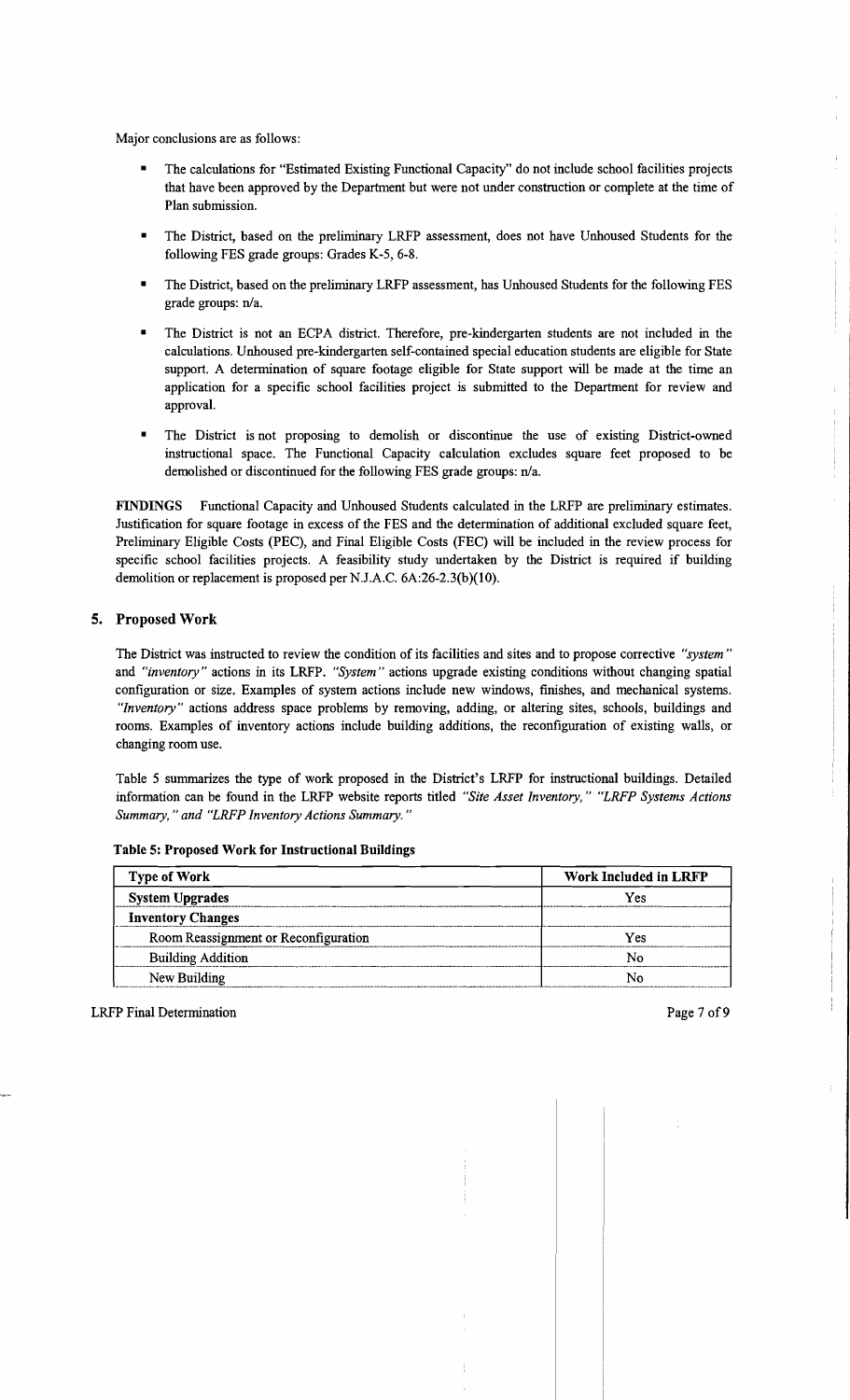#### Table 5: Proposed Work for Instructional Buildings

| Partial or Whole Building Demolition or Discontinuation of Use | N٥ |
|----------------------------------------------------------------|----|
| New Site                                                       | N٥ |

Major conclusions are as follows:

- The District has proposed system upgrades in one or more instructional buildings.
- The District has proposed inventory changes, excluding new construction, in one or more instructional buildings.
- The District has not proposed new construction in lieu of rehabilitation in one or more instructional buildings.

Please note that costs represented in the LRFP are for capital planning purposes only. Estimated costs are not intended to represent preliminary eligible costs or final eligible costs of approved school facilities projects.

The Act (NJ.S.A. 18A:7G-7b) provides that all school facilities shall be deemed suitable for rehabilitation unless a pre-construction evaluation undertaken by the District demonstrates to the satisfaction of the Commissioner that the structure might pose a risk to the safety of the occupants even after rehabilitation or that rehabilitation is not cost-effective. Pursuant to N.J.A.C.  $6A:26-2.3(b)(10)$ , the Commissioner may identify school facilities for which new construction is proposed in lieu of rehabilitation for which it appears from the information presented that new construction is justified, provided, however, that for such school facilities so identified, the District must submit a feasibility study as part of the application for the specific school facilities project. The cost of each proposed building replacement is compared to the cost of additions or rehabilitation required to eliminate health and safety deficiencies and to achieve the District's progranunatic model.

Facilities used for non-instructional or non-educational purposes are ineligible for State support under the Act. However, projects for such facilities shall be reviewed by the Department to determine whether they are consistent with the District's LRFP and whether the facility, if it is to house students (full or part time) conforms to educational adequacy requirements. These projects shall conform to all applicable statutes and regulations.

FINDINGS The Department has determined that the proposed work is adequate for review of the District's LRFP. However, Department approval of proposed work in the LRFP does not imply that the District may proceed with a school facilities project. The District must submit individual project applications with cost estimates for Department project approval. Both school facilities project approval and other capital project review require consistency with the District's approved LRFP.

# 6. Functional Capacity and Unhoused Students After Completion of Proposed Work

The *Functional Capacity* of the District's schools *after* completion of the scope of work proposed in the LRFP was. calculated to highlight any remaining Unhoused Students.

Table 6 provides a preliminary assessment of Unhoused Students and Estimated Remaining Maximum Area after completion of new construction proposed in the LRFP, if applicable. Detailed information concerning the calculation can be found in the website report titled *"Functional Capacity and Unhoused Students."* 

Ť.